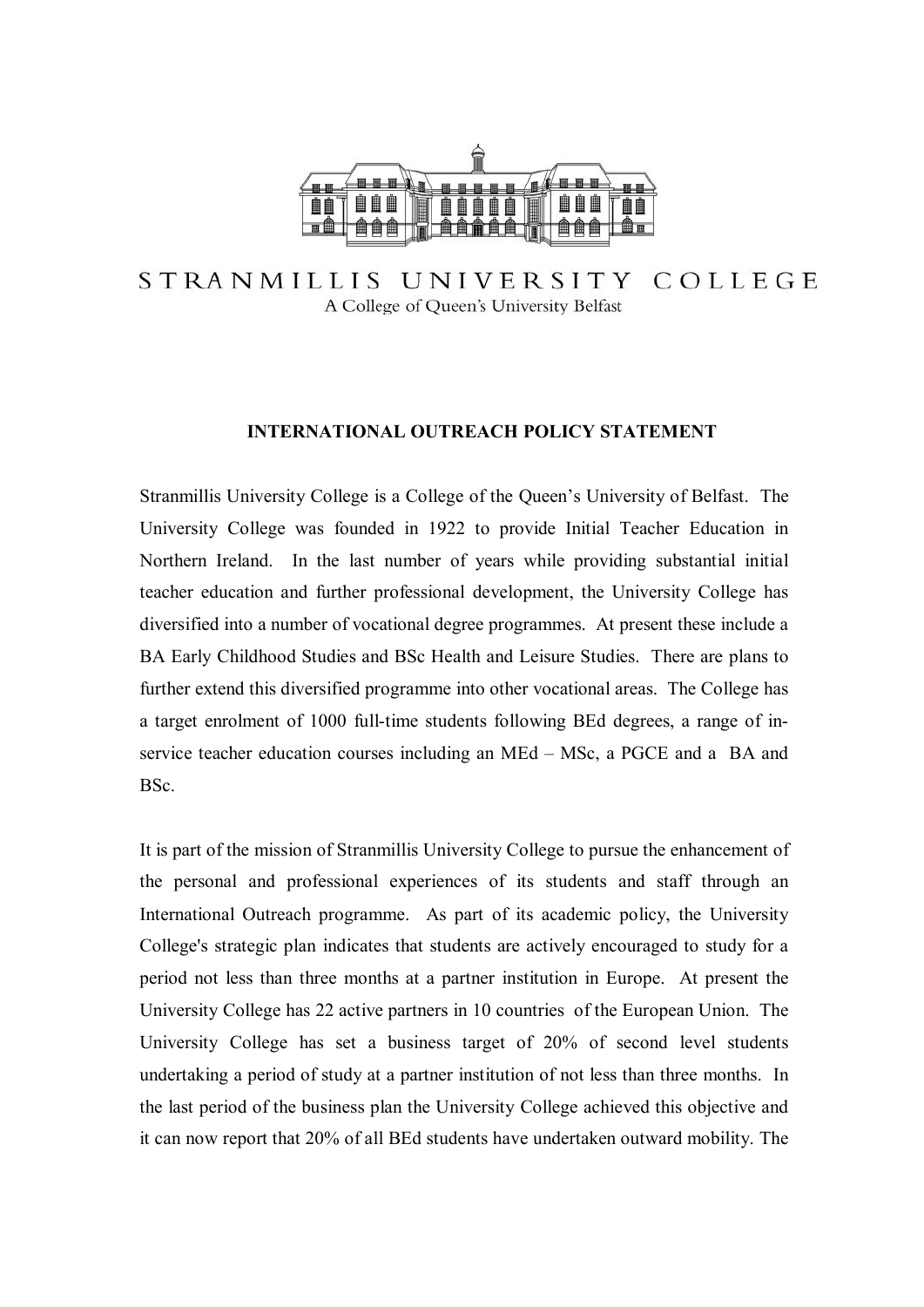University College also facilities a number of short period sof mobility and has 10% of the student numbers outwardly mobile on teaching practice assignments.

The University College's business plan has facilitated the setting up of institutional contracts with the European Commission through the Erasmus programme to facilitate staff and student mobility with 22 partner institutions across Europe.

The University College will in the next three year period cement its relationships with active partners to further enhance student experience on outward mobility, while further developing staff exchanges for short teaching visits to partner institutions. It is felt that during the next three years the University College will address curriculum development in a European context and begin to look at the development of European modules and to develop a European Masters programme. The emphasis will become a more balanced one between the needs of students and staff development in the University College in the next three years.

Stranmillis University College is a significant contributor to the Erasmus programme in teacher education and has the largest proportion of teacher education students throughout the United Kingdom undertaking outward mobility. Besides the Erasmus programme the University College in active in Comenius and additional special measures including the Violence in Schools Project. In the next three years the University College will consider its contribution under the Comenius Chapter of Socrates and the development of new networks across its diversified programmes.

In Stranmillis University College Outreach is part of the responsibility of the Director Education Studies. An Erasmus Officer manages the Erasmus programme and the Comenius programme is facilitated by academic staff facilitating contributions to Comenius, complementary and special measures. The short periods of school experience are managed by the academic responsible for School-Based Work in the University College.

Outreach policy and its implementation are the responsibility of a University College Outreach Committee serviced by an Administrative Officer.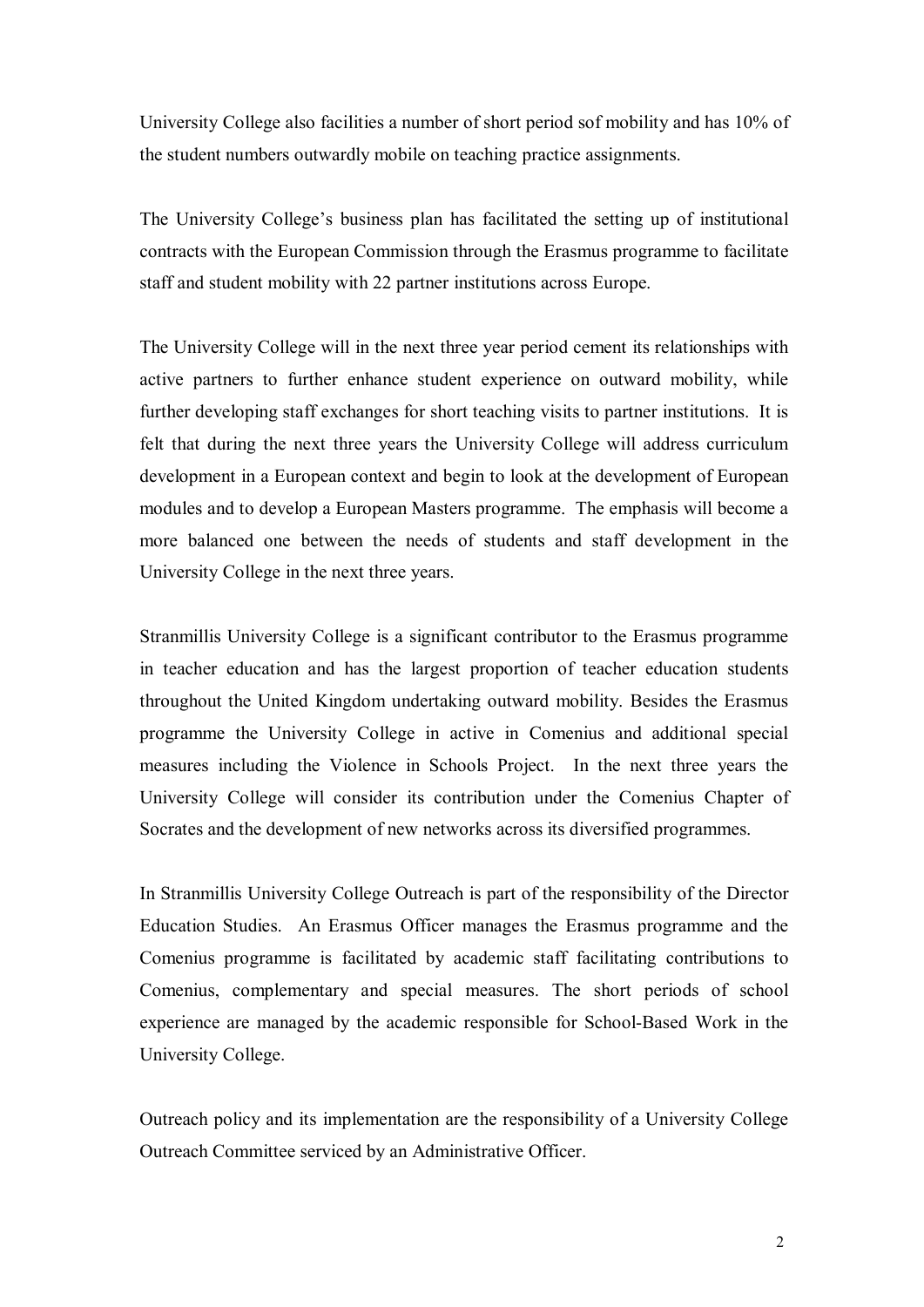The University College presently provides opportunities for students to consider studying abroad in partner institutions in the second year of their degree programmes. The University College is also attractive to European students and regularly recruits more inwardly mobile students than those who choose to work abroad.

The University College will facilitate further staff mobility in the next three years. Members of staff are currently working in the field of education in Pedagogy in English, Early Years Education and in education. Members of staff are planning to work with a number of institutions in the development of European modules in the future and to look at the possibilities of developing a European Masters with collaboration. It is further considered that the University College will attempt to expand its mobility programme and is at present making applications to the EU/US programme for further development.

Given the large number of full-time students enrolled at the University College in teacher education, the college tends to use the special measures within teacher education in the Erasmus programme to further develop outward and inward mobility with some of its partner institution. In this instance in addition to the 20% target the University College will encourage a further 10% of students who have not availed of the full Erasmus programme to undertake a month's placement at a school where mobility is managed by a partner university. Special efforts will be made in the University College to encourage full-time students outside the teacher education programmes to avail of the opportunities provided and to encourage part-time students where possible to undertake mobility.

The European dimension is a part of the University College's academic programme for students and staff. It avails of core funding from the University College, which is used to complement and support work in Europe. This work includes student mobility, staff mobility, European based research and the development of In-service courses for teachers. All academic staff at the University College are encouraged to develop links with partner institutions, to manage and maintain those links and to develop them into good working relationships. The emphasis in the next triennium will be on supporting teaching and learning in the University College through developing enrichment programmes with partner institution to complement and